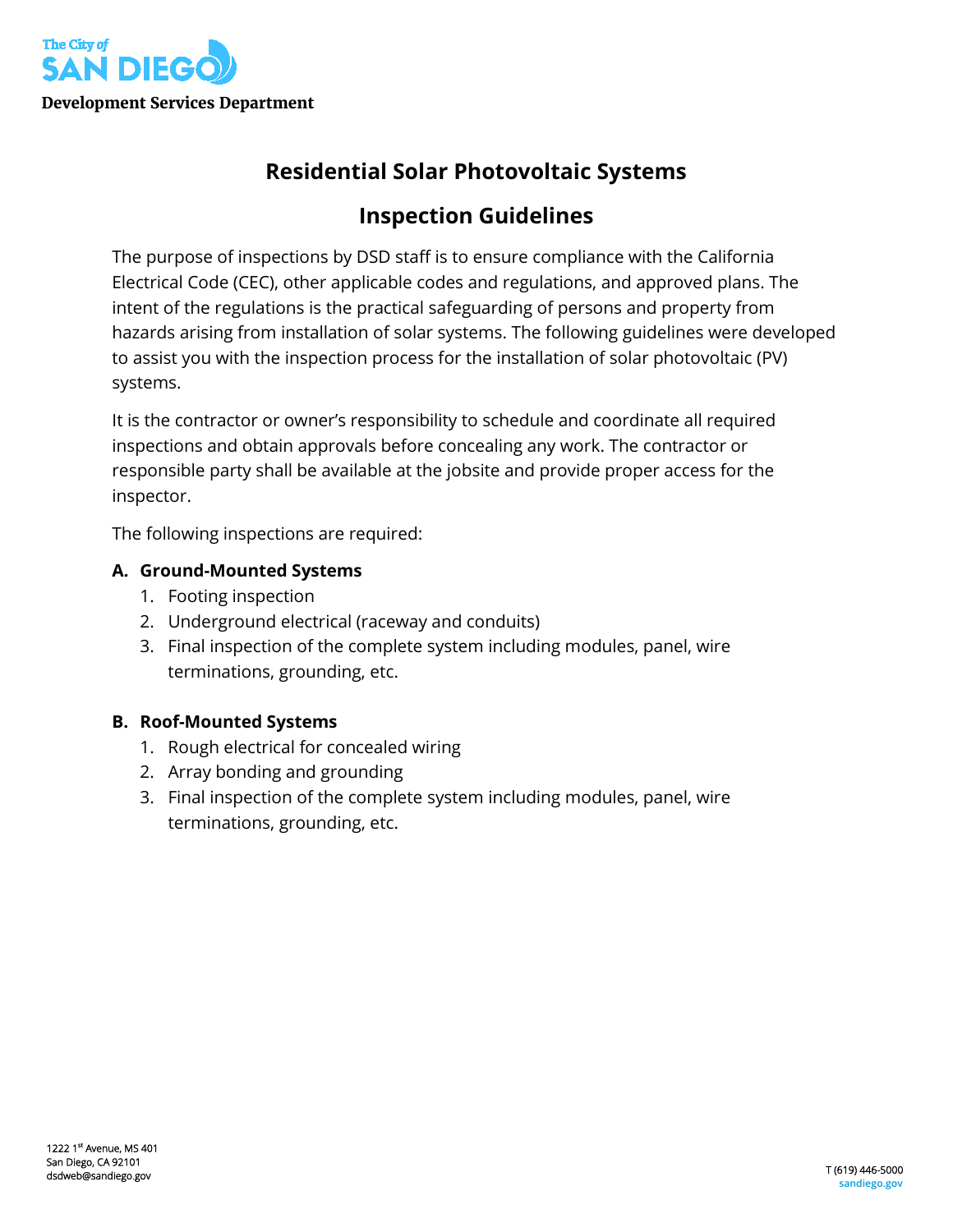

# **I. Inspection Checklist:**

## **A. General**

- $\Box$  Approved plans, inspection record card and manufacturers' installation instructions shall be made available on site.
- $\Box$  Installation of equipment shall be per the approved plans. If the installation differs from the approved plans, a construction change may be required. (See Information Bulletin 118 for more information.)
- $\Box$  Work shall be ready for the inspection requested.
- □ A ladder complying with CAL-OSHA requirements shall be made available and secured in place for the inspection.
- □ When a separate utility disconnect is required, a San Diego Gas and Electric (SDG&E) letter of approval shall be available on site.
- □ For projects with an electrical service upgrade, a SDG&E service order and completed City of San Diego Circuit Card shall be available on site.
- $\Box$  All required working clearances for electrical equipment must be provided and maintained.
- $\Box$  All required labels must be properly fixed in place.

# **B. Service Equipment**

- $\Box$  The service equipment and its verifiable bus rating shall be adequate and properly sized for the designed PV source.
- $\Box$  The service grounding and bonding connections shall be located and verified.
- $\Box$  All grounding requirements shall be verified on the PV installations involving detached structures.
- $\Box$  Install a placard for all customer self-generating electrical equipment as required by the California Electrical Code and in compliance with the San Diego Area Electrical Newsletter. These are available a[t www.iccsandiego.org.](http://www.iccsandiego.org/)
- $\Box$  New circuit breakers shall be of the same manufacturer as the existing service equipment or listed to be used with the existing electrical equipment.
- $\Box$  When existing circuits are relocated to accommodate the PV breaker, a new panel schedule is required, and the loads shall remain balanced.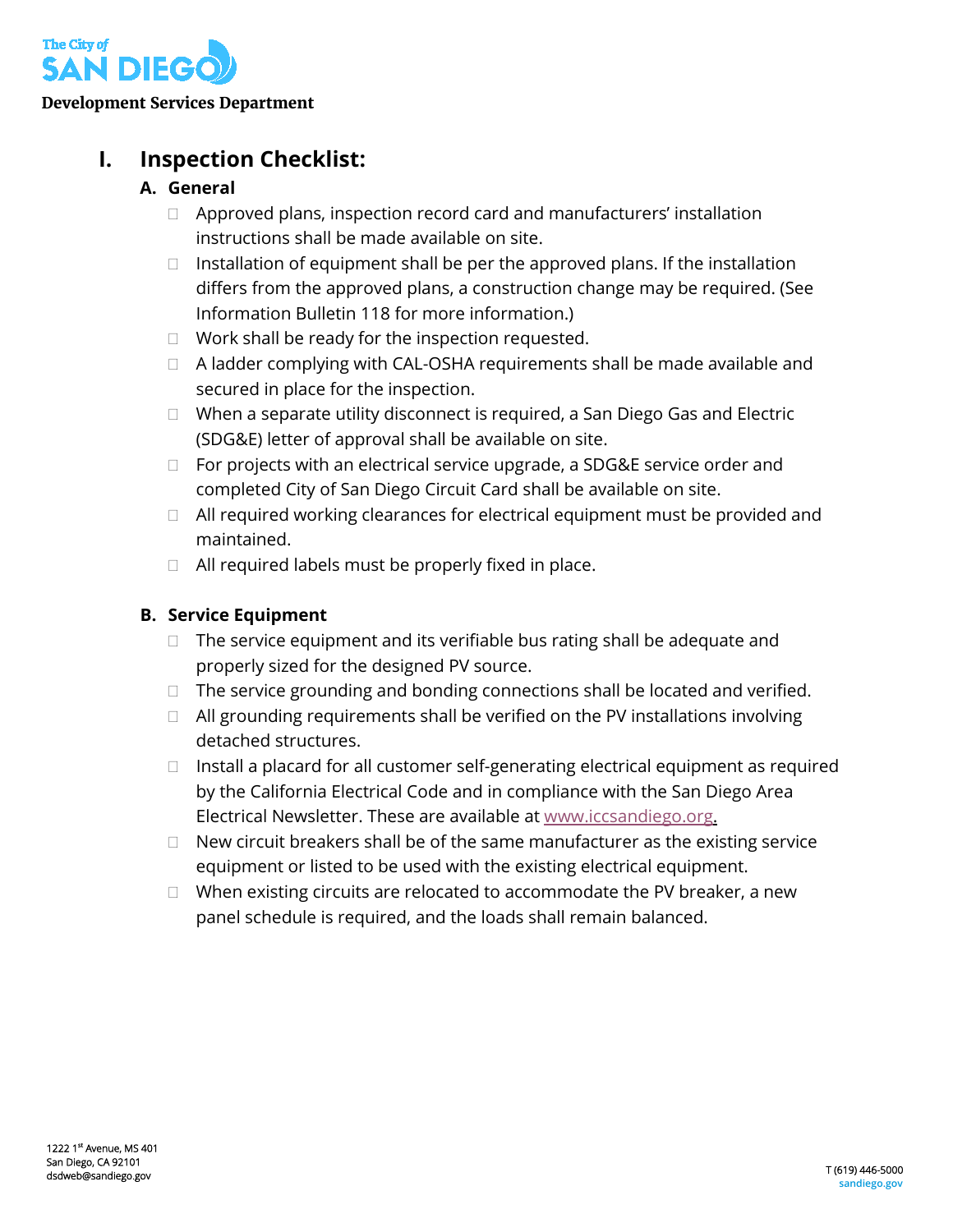

#### **Development Services Department**

### **C. PV Array Installed on Roofs**

All roof-mounted PV arrays and racking systems require inspection of the wiring, attachments, and grounding. Inspectors must be provided a safe access path for this inspection.

- $\Box$  The racking system and the modules must be installed in compliance with the manufacturer installation instructions.
- $\Box$  The installed racking system and PV modules shall be the same as those identified on the approved plans.
- $\Box$  The racking system must be positively attached to the structure and the weather protection of the roof membrane shall be maintained.
- □ Roof-mounted arrays may not compromise or obstruct roof vents, plumbing vents, or chimneys.
- $\Box$  Class A fire rating shall be provided.

### **D. Combiner Boxes, Junction Boxes, and Wiring Methods**

- $\Box$  Source wiring conductors shall be of the approved type and properly sized.
- $\Box$  Metallic raceways containing DC source circuits over 250 volts shall be properly bonded through concentric knock-outs at boxes or enclosures (where applicable).
- $\Box$  Combiner boxes, disconnects and fusing used in DC source wiring shall be DC rated.
- $\Box$  Intermediate enclosures, boxes, and conduit body covers must be accessible for servicing and shall be properly grounded.

## **E. PV Inverters & DC Disconnects**

- $\Box$  The placard or label with the actual power source operating voltages and currents shall be affixed to or located immediately adjacent to either the inverter or the DC disconnect.
- $\Box$  The installed inverters shall be the same as those identified on the approved plans.
- $\Box$  A properly sized system grounding electrode conductor shall be installed to the appropriate grounding terminal.
- □ Metallic raceways and enclosures, enclosing system grounding electrode conductors, shall be bonded at each end of the raceways and at each enclosure.

## **F. AC Overcurrent Protection and Required Utility Disconnects**

- $\Box$  When a lockable AC disconnect is required by the utility (SDG&E), it shall be located at the service equipment unless the utility approves a remote location.
- $\Box$  When the utility disconnect is required, it shall be identified on the placard as "PV System Disconnect for Utility Operation."
- $\Box$  All back-fed circuit breakers and disconnects shall be properly labeled.